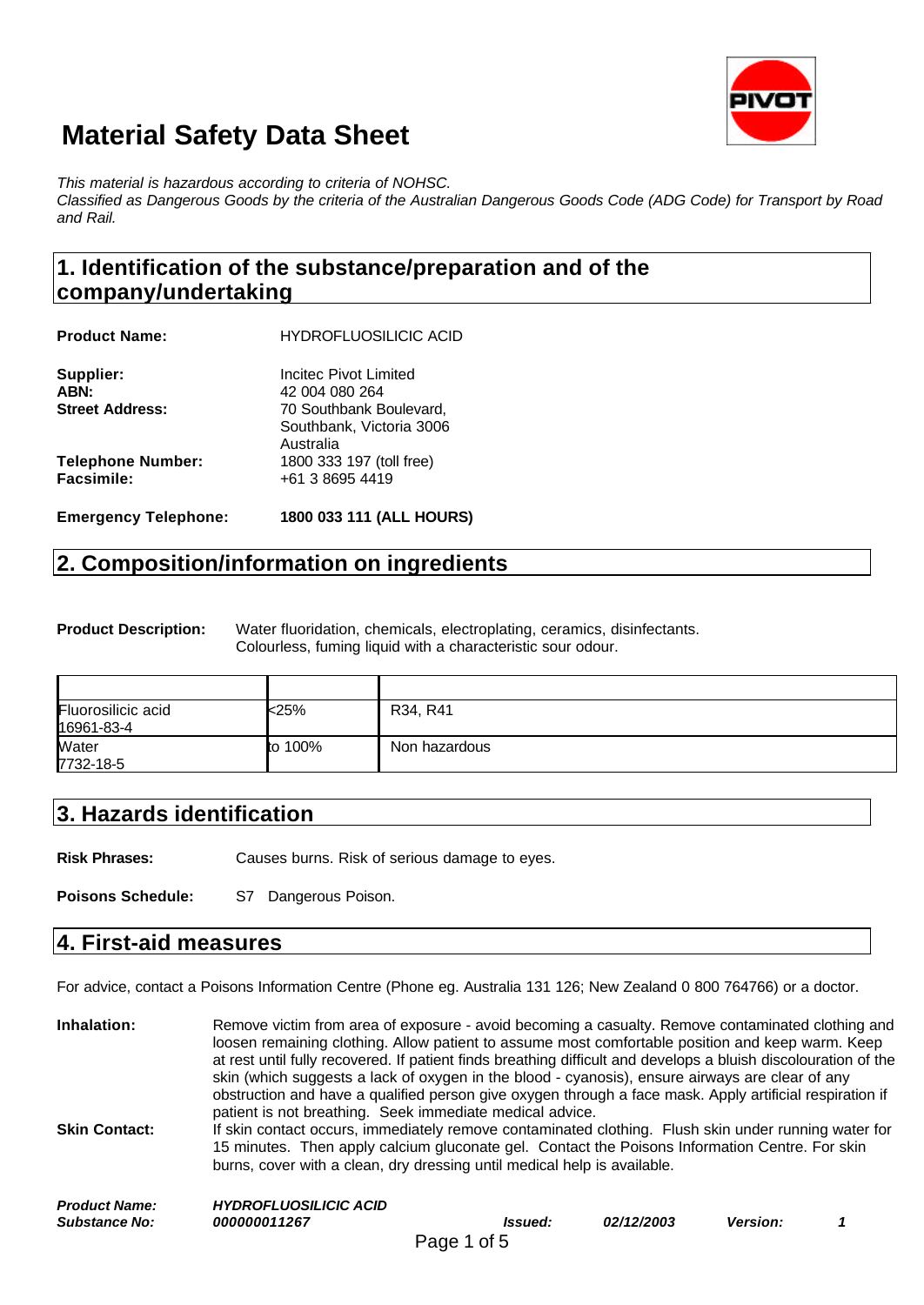

**Eye Contact:** If in eyes, hold eyelids apart and flush the eye continuously with running water. Continue flushing until advised to stop by the Poisons Information Centre or a doctor, or for at least 15 minutes. **Ingestion:** Immediately rinse mouth with water. If swallowed, do NOT induce vomiting. Give a glass of water. Seek immediate medical assistance. **Notes to physician:** Treat symptomatically. Effects may be delayed. Can cause corneal burns.

#### **5. Fire-fighting measures**

| <b>Specific Hazards:</b><br>Fire-fighting advice: | Non-combustible material.<br>Decomposes on heating emitting toxic fumes, including those of hydrogen fluoride.<br>Keep containers cool with water spray. Fire fighters to wear self-contained breathing<br>apparatus and suitable protective clothing if risk of exposure to products of<br>decomposition. |
|---------------------------------------------------|------------------------------------------------------------------------------------------------------------------------------------------------------------------------------------------------------------------------------------------------------------------------------------------------------------|
| <b>Suitable Extinguishing Media:</b>              | Not combustible, however, if material is involved in a fire use: Water fog (or if unavailable<br>fine water spray), foam, dry agent (carbon dioxide, dry chemical powder).                                                                                                                                 |

### **6. Accidental release measures**

Clear area of all unprotected personnel. Wear protective equipment to prevent skin and eye contact and breathing in vapours. Contain - prevent run off into drains and waterways. Use absorbent (soil, sand or other inert material). Neutralise with lime or soda ash. Collect and seal in properly labelled containers or drums for disposal. If contamination of sewers or waterways has occurred advise local emergency services.

### **7. Handling and storage**

- **Handling advice:** Avoid skin and eye contact and breathing in vapour, mists and aerosols. Always add the acid to water, never the reverse.
- **Storage advice:** Store in cool place and out of direct sunlight. Store away from foodstuffs. Store away from incompatible materials described in Section 10. Keep dry - reacts with water, may lead to drum rupture. Keep containers closed when not in use - check regularly for leaks.

### **8. Exposure controls/personal protection**

#### **Occupational Exposure Limits:**

No value assigned for this specific material by the National Occupational Health and Safety Commission. However, Exposure Standard(s) for constituent(s):

Fluorides (as F): 8hr TWA =  $2.5 \text{ mg/m}3$ 

As published by the National Occupational Health and Safety Commission.

TWA - The time-weighted average airborne concentration over an eight-hour working day, for a five-day working week over an entire working life.

These Exposure Standards are guides to be used in the control of occupational health hazards. All atmospheric contamination should be kept to as low a level as is workable. These exposure standards should not be used as fine dividing lines between safe and dangerous concentrations of chemicals. They are not a measure of relative toxicity.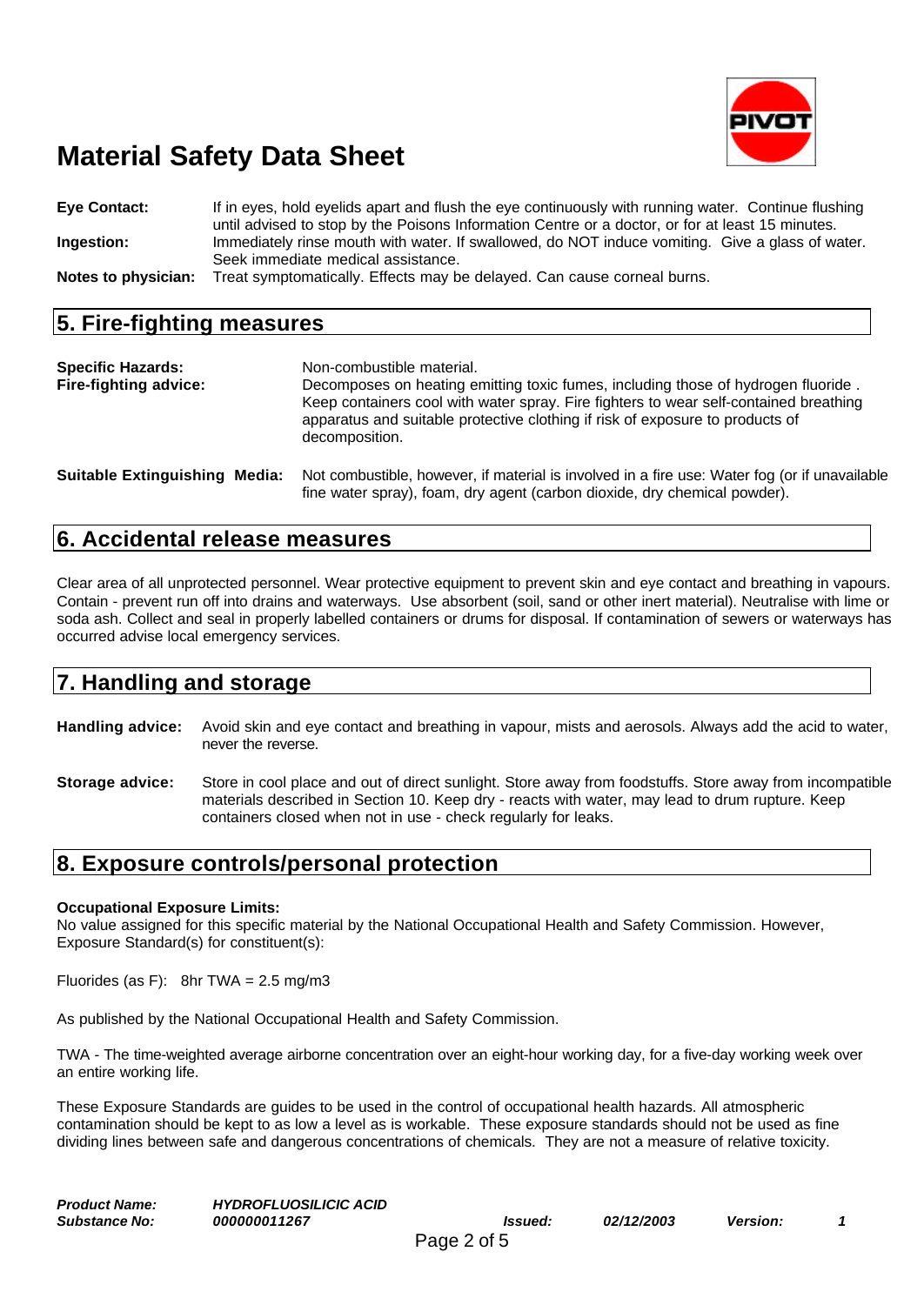

#### **Engineering Control Measures:**

Ensure ventilation is adequate and that air concentrations of components are controlled below quoted Exposure Standards. If inhalation risk exists: Use with local exhaust ventilation or while wearing suitable mist respirator. Keep containers closed when not in use.

#### **Personal Protective Equipment:**

Orica Personal Protection Guide No. 1, 1998: D - OVERALLS, RUBBER BOOTS, FACE SHIELD, SAFETY SHOES, GLOVES (Long), APRON.

Wear overalls, face shield, elbow-length impervious gloves, splash apron and rubber boots. Always wash hands before smoking, eating, drinking or using the toilet. Wash contaminated clothing and other protective equipment before storage or reuse.

If risk of inhalation exists, wear suitable mist respirator meeting the requirements of AS/NZS 1715 and AS/NZS 1716.

### **9. Physical and chemical properties**

| <b>Physical state:</b>           | Liquid                     |
|----------------------------------|----------------------------|
| Colour:                          | Colourless                 |
| Odour:                           | <b>Characteristic Sour</b> |
| Solubility:                      | Miscible with water.       |
| <b>Specific Gravity:</b>         | 1.2 $@$ 15°C               |
| Vapour Pressure (20 °C):         | Not available              |
| Flash Point (°C):                | Not applicable             |
| Autoignition Temperature (°C):   | Not applicable             |
| % Volatile by Volume:            | Not available              |
| Solubility in water (g/L):       | Not available              |
| Melting Point/Range (°C):        | Not applicable             |
| <b>Boiling Point/Range (°C):</b> | Not available              |
| <b>Sublimation Point (°C):</b>   | Not applicable             |
| pH:                              | Not available              |
| <b>Viscosity:</b>                | Not available              |

### **10. Stability and reactivity**

**Stability:** Exothermic reaction with water which may cause violent spattering. Corrosive to most metals liberating flammable hydrogen gas. Reacts violently with bases and organic chemicals .

### **11. Toxicological information**

No adverse health effects expected if the product is handled in accordance with this Safety Data Sheet and the product label. Symptoms or effects that may arise if the product is mishandled and overexposure occurs are:

**Ingestion:** Swallowing can result in nausea, vomiting, diarrhoea, abdominal pain and chemical burns to the gastrointestinal tract. **Eye contact:** A severe eye irritant. Corrosive to eyes; contact can cause corneal burns. Contamination of eyes can result in permanent injury. **Skin contact:** Contact with skin will result in severe irritation. Corrosive to skin - may cause skin burns. **Inhalation:** Breathing in mists or aerosols may produce respiratory irritation.

**Long Term Effects:**

| <b>Product Name:</b> | <b>HYDROFLUOSILICIC ACID</b> |                |            |                 |  |
|----------------------|------------------------------|----------------|------------|-----------------|--|
| <b>Substance No:</b> | 000000011267                 | <i>Issued:</i> | 02/12/2003 | <b>Version:</b> |  |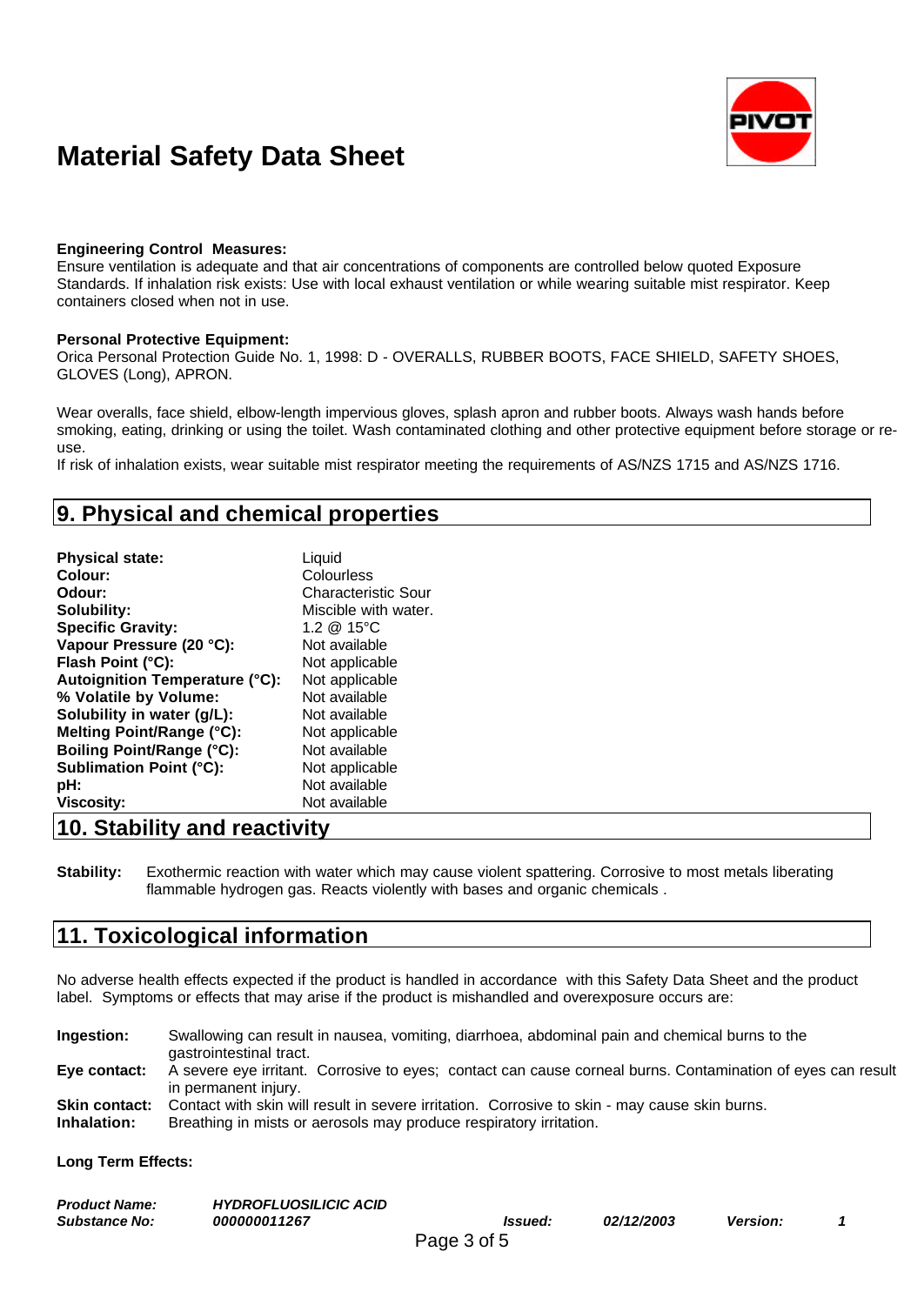

Repeated or prolonged exposure may result in fluorosis.

#### **Toxicological Data:**

No LD50 data available for the product. For the constituent FLUOROSILICIC ACID:

| Oral LD50 (rat): | $410$ mg/kg |
|------------------|-------------|
| SKIN:            | Corrosive.  |
| EYES:            | Corrosive.  |
|                  |             |

## **12. Ecotoxicological information**

Avoid contaminating waterways.

#### **Aquatic toxicity:**

Toxic to aquatic organisms.

#### **13. Disposal considerations**

Refer to Waste Management Authority. Dispose of material through a licensed waste contractor. Decontamination and destruction of containers should be considered.

## **14. Transport information**

#### **Road and Rail Transport**

Classified as Dangerous Goods by the criteria of the Australian Dangerous Goods Code (ADG Code) for Transport by Road and Rail.

| UN No:                                   | 1778        |
|------------------------------------------|-------------|
| <b>Class-primary</b>                     | 8 Corrosive |
| <b>Packing Group:</b>                    |             |
| Proper Shipping Name: FLUOROSILICIC ACID |             |
|                                          |             |

**Hazchem Code:** 2X

#### **Marine Transport**

Classified as Dangerous Goods by the criteria of the International Maritime Dangerous Goods Code (IMDG Code) for transport by sea.

| UN No:                                   | 1778        |
|------------------------------------------|-------------|
| Class-primary:                           | 8 Corrosive |
| <b>Packing Group:</b>                    |             |
| Proper Shipping Name: FLUOROSILICIC ACID |             |

#### **Air Transport**

Classified as Dangerous Goods by the criteria of the International Air Transport Association (IATA) Dangerous Goods Regulations for transport by air.

| <b>Product Name:</b> | <b>HYDROFLUOSILICIC ACID</b> |                |                          |                 |  |
|----------------------|------------------------------|----------------|--------------------------|-----------------|--|
| <b>Substance No:</b> | 000000011267                 | <i>Issued:</i> | <i><b>02/12/2003</b></i> | <b>Version:</b> |  |
|                      |                              | Page 4 of 5    |                          |                 |  |